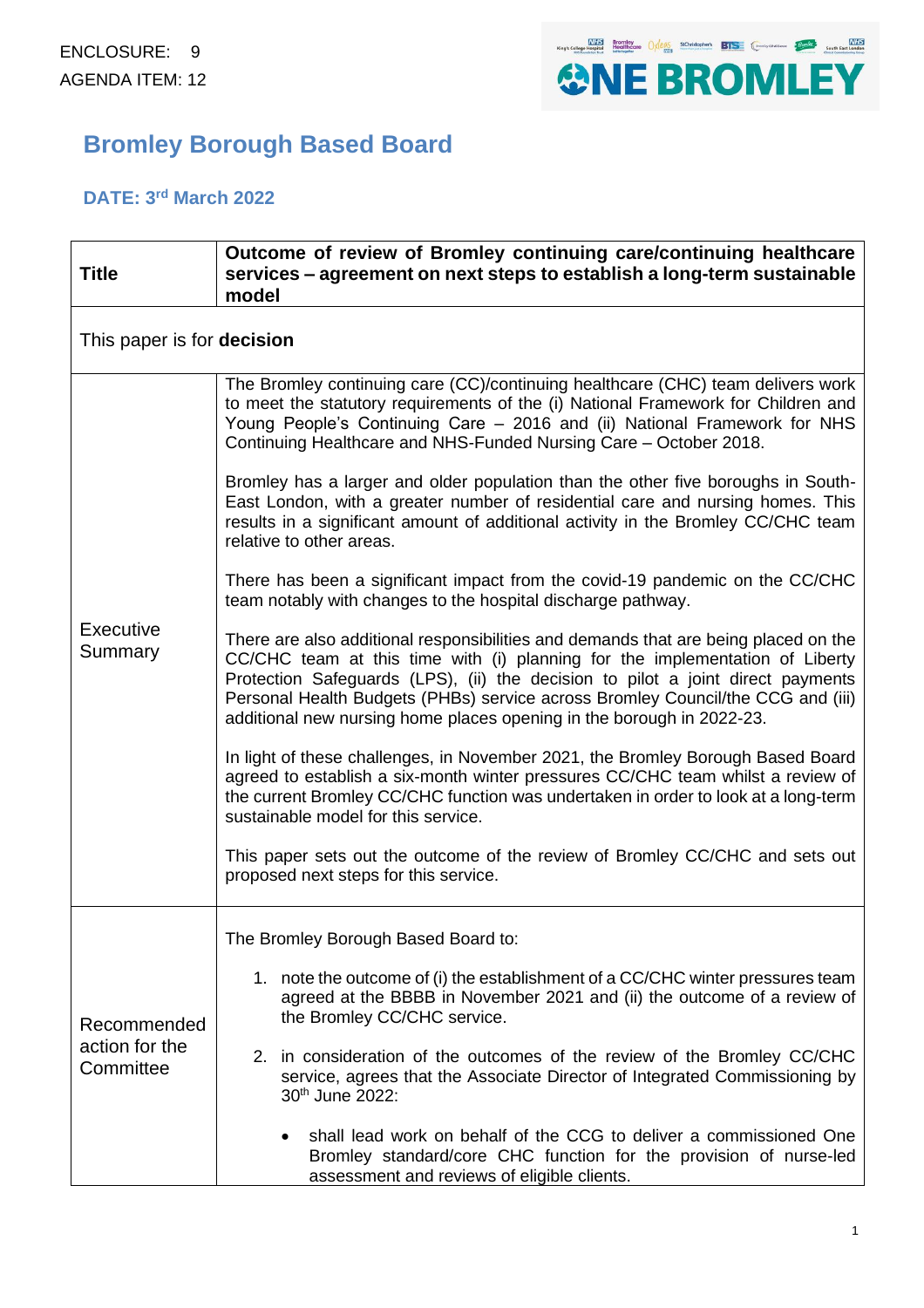

| Potential                   | reorganises the existing in-house CC/CHC team to deliver enhanced<br>leadership in the service, aligned work with the commissioned service, a<br>new focus around complex cases/children and young people, and<br>improved integrated working with the London Borough of Bromley.<br>extends the existing interim cover in the team whilst these changes are<br>put in place.<br>None. |                                                                                                                                                                                                                                                                                                                                                                                                                                                                                                                                                                                                                                                                                                                                                                                                                                                                                                                                                                                                                                                |  |
|-----------------------------|----------------------------------------------------------------------------------------------------------------------------------------------------------------------------------------------------------------------------------------------------------------------------------------------------------------------------------------------------------------------------------------|------------------------------------------------------------------------------------------------------------------------------------------------------------------------------------------------------------------------------------------------------------------------------------------------------------------------------------------------------------------------------------------------------------------------------------------------------------------------------------------------------------------------------------------------------------------------------------------------------------------------------------------------------------------------------------------------------------------------------------------------------------------------------------------------------------------------------------------------------------------------------------------------------------------------------------------------------------------------------------------------------------------------------------------------|--|
| Conflicts of<br>Interest    |                                                                                                                                                                                                                                                                                                                                                                                        |                                                                                                                                                                                                                                                                                                                                                                                                                                                                                                                                                                                                                                                                                                                                                                                                                                                                                                                                                                                                                                                |  |
|                             |                                                                                                                                                                                                                                                                                                                                                                                        |                                                                                                                                                                                                                                                                                                                                                                                                                                                                                                                                                                                                                                                                                                                                                                                                                                                                                                                                                                                                                                                |  |
| Impacts of this<br>proposal | Key risks &<br>mitigations                                                                                                                                                                                                                                                                                                                                                             | Bromley CCG has statutory duties in relation to supporting<br>clients eligible for CC/CHC, including with assessments to<br>determine eligibility, an equitable decision-making tool<br>(DST) decision, as well as three month and annual reviews.<br>The CCG also has responsibilities in terms of the review of<br>individuals eligible for NHS Funded Nursing Care (FNC).<br>The CCG works closely with Bromley Council's children's<br>and adults social care services in order to fulfil these duties,<br>with leads from these services involved in the CCG's DST<br>process.<br>There are no risks to Bromley Council from these proposals<br>as (i) any funding for CHC staffing or packages is solely the<br>duty of the CCG and (ii) the Council and CCG are working                                                                                                                                                                                                                                                                 |  |
|                             | <b>Equality impact</b>                                                                                                                                                                                                                                                                                                                                                                 | closely together to ensure clients are supported in an<br>integrated way across adult social care and CHC.<br>The Bromley CC/CHC team ensures that services are in<br>place to meet the needs of children, young people and<br>adults in accessing packages of care to meet their<br>assessed needs. The operating model for CC/CHC<br>includes responsibilities for the service in liaising with<br>eligible clients and/or relevant family or friends (as required)<br>to engage them on potential packages of care and to<br>ensure input into the approach to the delivery of<br>care/support.<br>The CCG is at risk of not meeting its statutory duties in<br>circumstances where the CC/CHC team is unable to deliver<br>packages of care to meet the assessed needs of clients.<br>CC/CHC clients are, by definition, at particular risk as this<br>includes individuals with a medical condition which may be<br>inhibiting their breathing, as well as people with disabilities<br>and individuals who are at the end of their lives. |  |
|                             |                                                                                                                                                                                                                                                                                                                                                                                        | The outcomes for clients with the establishment of a long-<br>term sustainable model for CC/CHC will be monitored as<br>part of the establishment and then operation of the new<br>service.                                                                                                                                                                                                                                                                                                                                                                                                                                                                                                                                                                                                                                                                                                                                                                                                                                                    |  |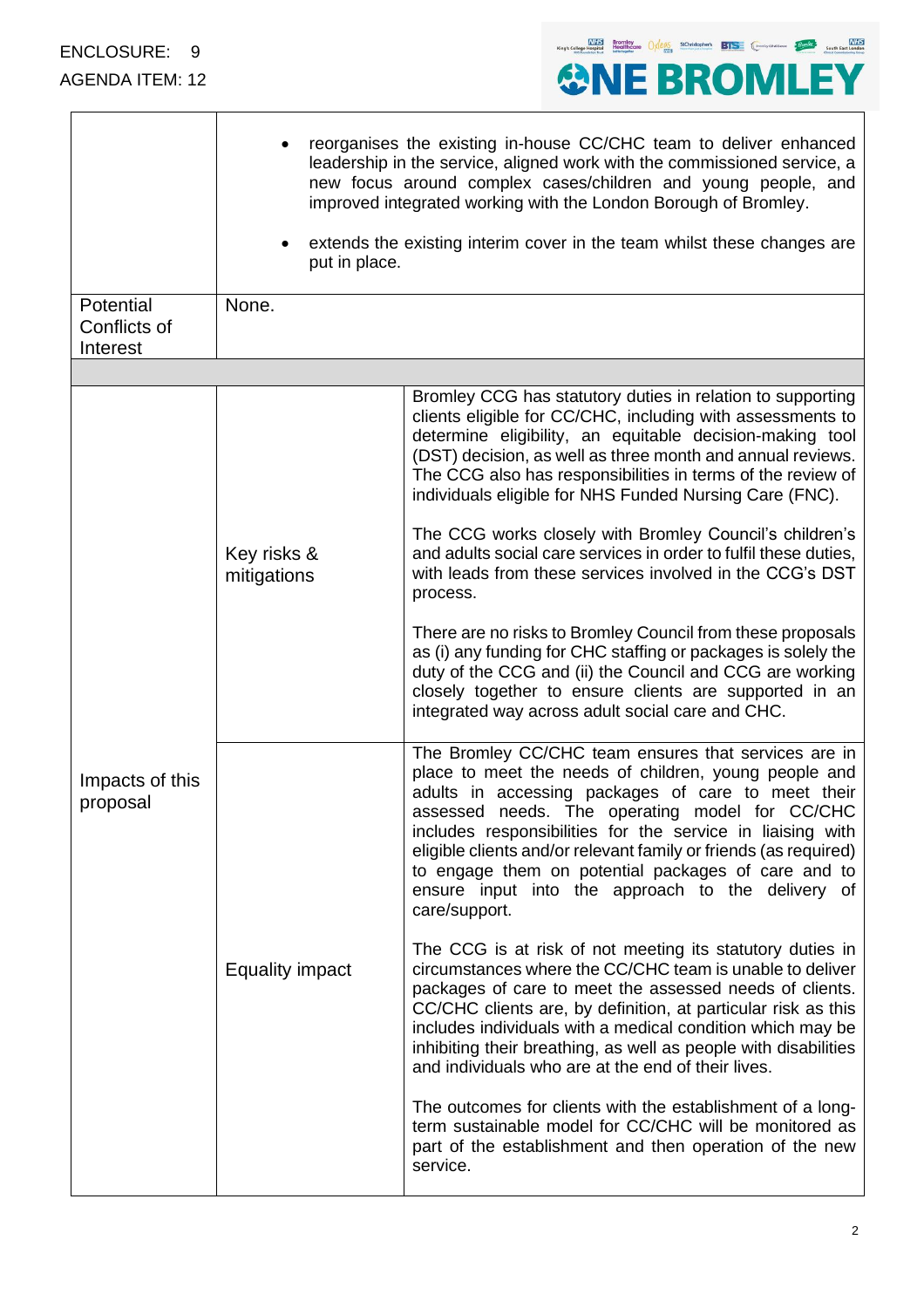

|                                       | Financial impact                                                                                  | Financial impact information will be available at the next<br>stage of the project following outline discussions with One<br>Bromley partners on a partnership delivery model. All<br>commissioning will be subject to the CCG's contract<br>standing orders (CSOs) and other relevant procurement<br>requirements.<br>It is the sole duty of the CCG to fund CHC and there are no<br>costs to Bromley Council in the funding of CHC staffing<br>resources or packages of care. |  |  |
|---------------------------------------|---------------------------------------------------------------------------------------------------|---------------------------------------------------------------------------------------------------------------------------------------------------------------------------------------------------------------------------------------------------------------------------------------------------------------------------------------------------------------------------------------------------------------------------------------------------------------------------------|--|--|
|                                       |                                                                                                   |                                                                                                                                                                                                                                                                                                                                                                                                                                                                                 |  |  |
| Wider support<br>for this<br>proposal | <b>Public Engagement</b>                                                                          | Engagement with service users is at the heart of the work<br>of the Bromley CC/CHC team. Feedback from clients,<br>families and carers will be considered in assessing the<br>impact of the CC/CHC long-term proposals. Additional<br>engagement be considered further as part of the<br>establishment of a long-term sustainable model for<br>CC/CHC.                                                                                                                          |  |  |
|                                       | Stakeholder<br><b>Discussions</b>                                                                 | There have been a number of discussions with key<br>stakeholders, including Bromley Council's adult social care<br>services on the future approach to CHC. This will be<br>considered further as part of the establishment of a long-<br>term sustainable model for the service.                                                                                                                                                                                                |  |  |
| Author:                               | James Postgate, Associate Director of Integrated Commissioning                                    |                                                                                                                                                                                                                                                                                                                                                                                                                                                                                 |  |  |
| <b>Clinical Lead:</b>                 | Dr Andrew Parsons, GP clinical lead - Bromley<br>Dr Ruchira Paranjape, GP clinical lead - Bromley |                                                                                                                                                                                                                                                                                                                                                                                                                                                                                 |  |  |
| Executive<br>Sponsor:                 | Sean Rafferty, Assistant Director of Integrated Commissioning                                     |                                                                                                                                                                                                                                                                                                                                                                                                                                                                                 |  |  |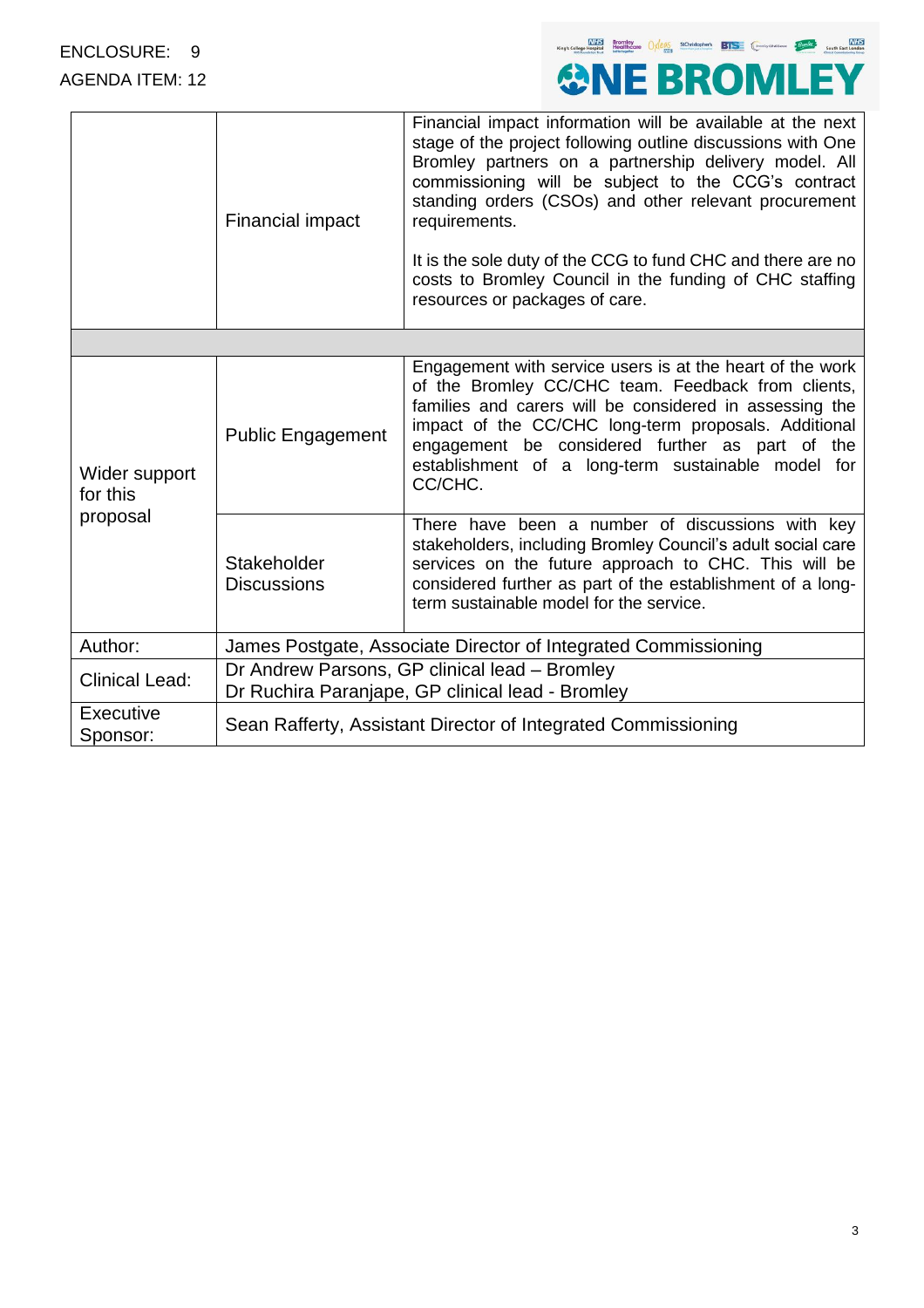

# **Outcome of review of Bromley continuing care/continuing healthcare services – agreement on next steps to establish a longterm sustainable model – March 2022**

## **1. Bromley CYP continuing care(CC)/adults' continuing healthcare (CHC)**

- 1.1 The Bromley continuing care (CC)/continuing healthcare (CHC) team delivers work to meet the statutory requirements of the (i) National Framework for Children and Young People's Continuing Care – 2016 and (ii) National Framework for NHS Continuing Healthcare and NHS-Funded Nursing Care – October 2018.
- 1.2 The primary functions of the CC/CHC team are to:
	- assess and review clients for CC (children and young people) and CHC (adults) funded packages in line with the checklist/decision support tool (DST) processes set out in the national frameworks, or for those who are rapidly deteriorating and may be entering a terminal phase to "fast track" these to ensure that immediate provision of care is in place.
	- with the establishment of the August 2020 national hospital discharge and community support policy and operating model in relation to the covid-19 pandemic, to assess clients in terms of their CHC eligibility within four weeks of their discharge from hospital.
	- source and set-up packages of care for eligible clients, including domiciliary care and residential care services.
	- in circumstances where the eligibility of a client for CHC is in dispute due to the possibility of inadequate decision-making in the CCG, to coordinate and undertake the two stage local appeals process and, in some cases, following this, to coordinate activities with NHS England's Independent Review Panel (IRP) process.
	- undertake case management activities, including monitoring the care of all CC and CHC eligible clients
	- undertaking actions to support the expansion of the Direct Payments Personal Health Budgets (PHBs) with nurses' assessors delivering full case management responsibilities, drafting support plans with individuals and monitoring Direct Payments.
	- attending and coordinating "best interest" meetings in line with the Mental Capacity Act 2005 requirements, professionals' meetings, whole home investigations, closures and Court of Protection hearings.
- 1.3 In order to carry out these functions the CCG Bromley Place Based Team has put in place a multi-disciplinary workforce comprising of: (i) nurse assessors, (ii) business managers/coordinators and (iii) support staff. This team is of a similar size to the teams in the other five south-east London boroughs.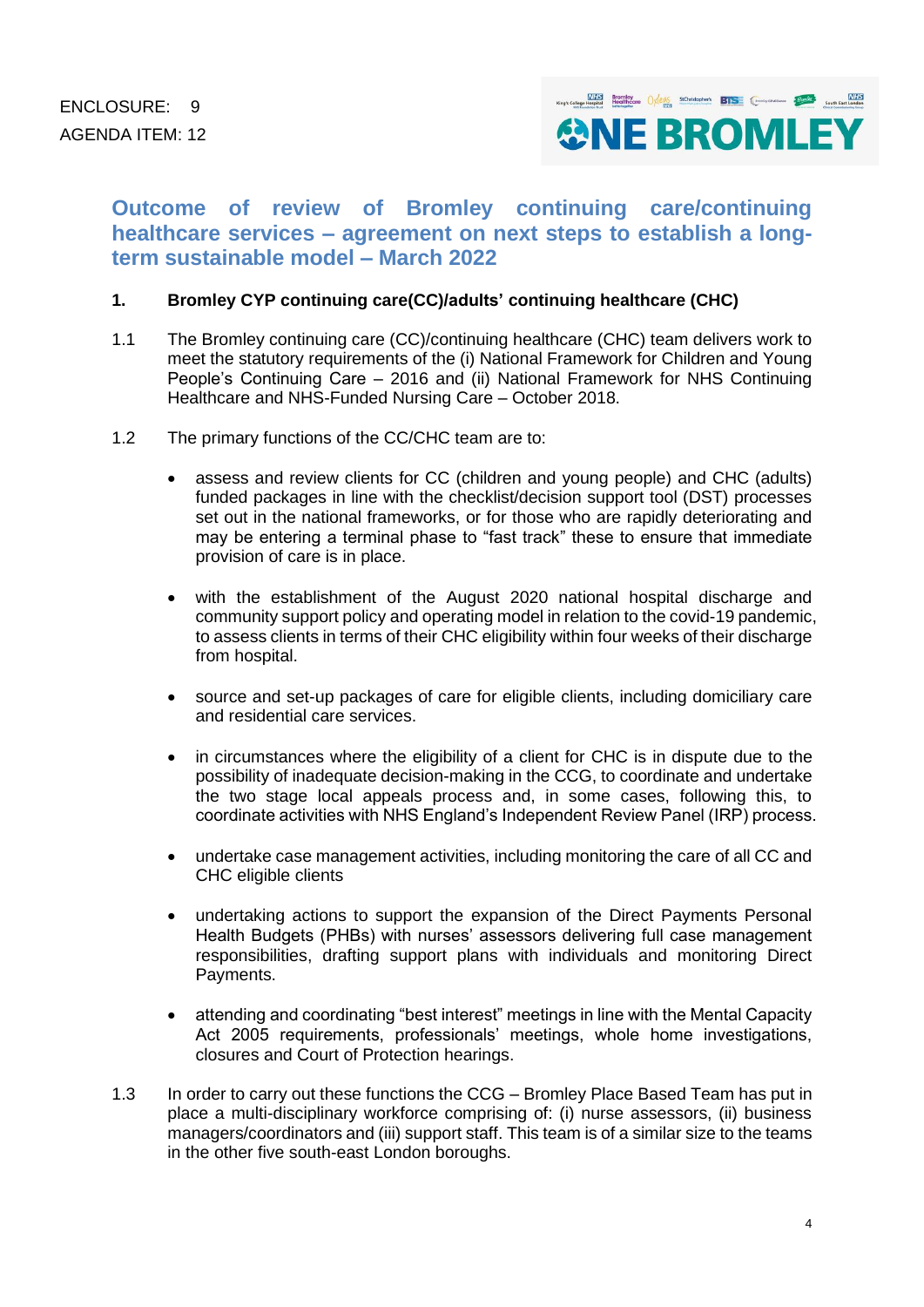ENCLOSURE: 9 AGENDA ITEM: 12



### **2. Outcome of review of Bromley CC/CHC services**

- 2.1 At the November 2021 meeting of the Bromley Borough Based Board (BBBB), it was agreed that a new CC/CHC winter pressures team should be established in order to improve outcomes for clients of CC/CHC.
- 2.2 With the agreement of the Bromley Borough Based Board, a number of interim staff were brought into the team in the period between November 2021 – January 2022. The inclusion of these additional interim staff has resulted in:
	- an increase in the delivery of assessments and reviews, with Bromley's overall CC/CHC targets – because of the new interims – now expected to be met in late March 2022.
	- improvements to the delivery of the CC/CHC Decision Support Tool (DST) process. with more integrated joint working with the London Borough of Bromley.
	- improved work on the delivery of the Direct Payments pilot with the London Borough of Bromley, including a planned increase in the number of Personal Health Budgets (PHBs) delivered by the team.
- 2.3 Whilst the CC/CHC winter pressures team has only been operating for a short time, the overall impact has been very positive, with a clear improvement in the team's performance and an increase in CC/CHC strategic deliverables in this period.
- 2.4 At the November 2021 meeting of the BBBB, alongside the agreement of the new team, it was also agreed that the Associate Director of Integrated Commissioning would lead a review of the current Bromley CC/CHC function in order to look at a long-term sustainable model for this service. The review aimed to take into account the views of key stakeholders including the London Borough of Bromley. The overall findings of this review is set out below.
	- The Bromley CC/CHC service manages a much higher level of activity than the other south-east London place-based teams. Bromley CHC has on average 40% more referrals than in other boroughs, 42% more "fast track" clients, and 136% more Funded Nursing Care (FNC) assessments.
	- The number of children and young people eligible for continuing care (CC) services in Bromley has doubled since 2020. Whilst the overall number of CC cases is not as high in Bromley as in some other areas of south-east London, the scale of change in Bromley has been starker.
	- There are additional pressures on Bromley CC/CHC team due to (i) substantial new duties on the team with the implementation of Liberty Protection Safeguards (LPS) from September 2022, (ii) new targets around Personal Health Budgets (PHBs) in relation to the Direct Payments pilot with Bromley Council and (iii) the opening of 3 additional nursing homes (205 additional places overall<sup>1</sup> by 2023) in the borough.

 $1$  This takes into account the closure of a number of nursing homes, with the loss of 100 beds, then additional larger homes opening with 305 additional places opening (198 in 2022 and a further 107 planned in 2023).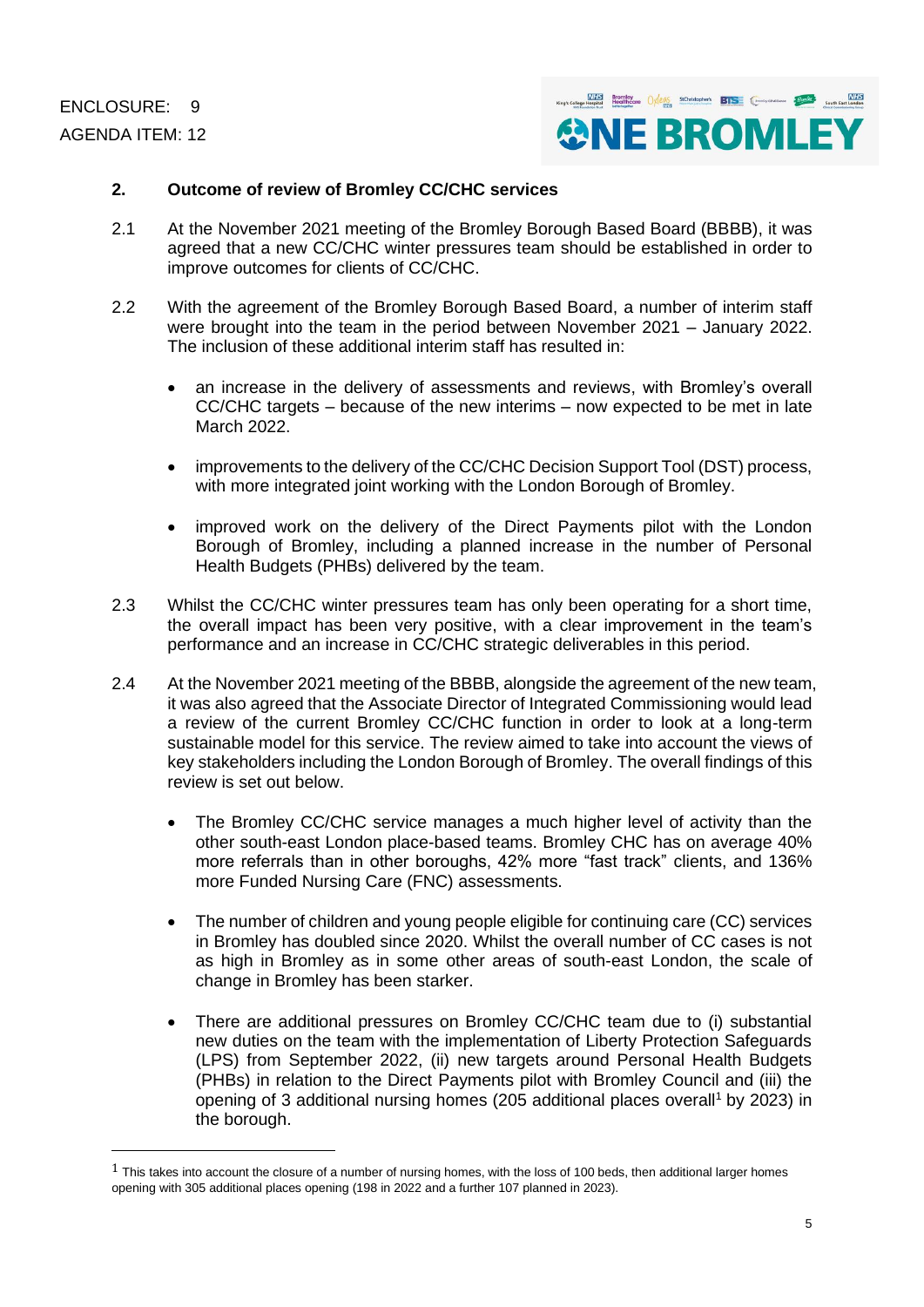

- There has been a substantial impact from the covid-19 pandemic on the team, notably in relation to higher numbers of referrals and changes to the hospital discharge pathway.
- The scope of the current team has not been refreshed for some time and is now out of step with its overall deliverables. Further strain will be placed on the existing model given the new duties that the team is taking on or due to take on. In some cases, such as the Head of CHC role, the current job description no longer adequately reflects the responsibilities undertaken by the postholder.
- 2.5 In light of these findings, the outcome of the review is a proposal to transform the current Bromley CC/CHC team in order to ensure that:
	- the Bromley CC//CHC team can meet the CCG's statutory duties around CC, CHC and FNC in consideration of the level of activity in Bromley in these areas.
	- there is sufficient leadership capacity in the team to deliver new activity including CC/CHC commissioning, improved joint working with providers (including the rollout of a trusted assessor model) and market management activities.
	- there are improved processes for the management of complex cases in the team, including children and young people, with a reduction in longstanding costly placements.
	- there is capacity in the team to manage an increased workload with the opening of three nursing homes in the borough, and new duties around LPS and PHBs.
	- there is additional capacity in the team to undertake integrated work with Bromley Council's children's and adults social care services around the delivery of joint packages of care for eligible clients.
- 2.6 The following long-term sustainable delivery model for Bromley CC/CHC is proposed below:

**Overall** 

- 2.7 It is proposed to transform the Bromley CC/CHC service in order to create two mutually supportive and aligned elements:
	- (i) a commissioned service which would cover standard/core CHC functions around the nurse-led assessment and review of clients.
	- (ii) an in-house service which would have a particular remit around strategy/decisionmaking, complex cases and children and young people.
- 2.8 The changes would involve the CCG establishing a common delivery model with one or more One Bromley partner organisations. Whilst this is a model undertaken in other areas, it would be an innovative move in Bromley with an opportunity to: